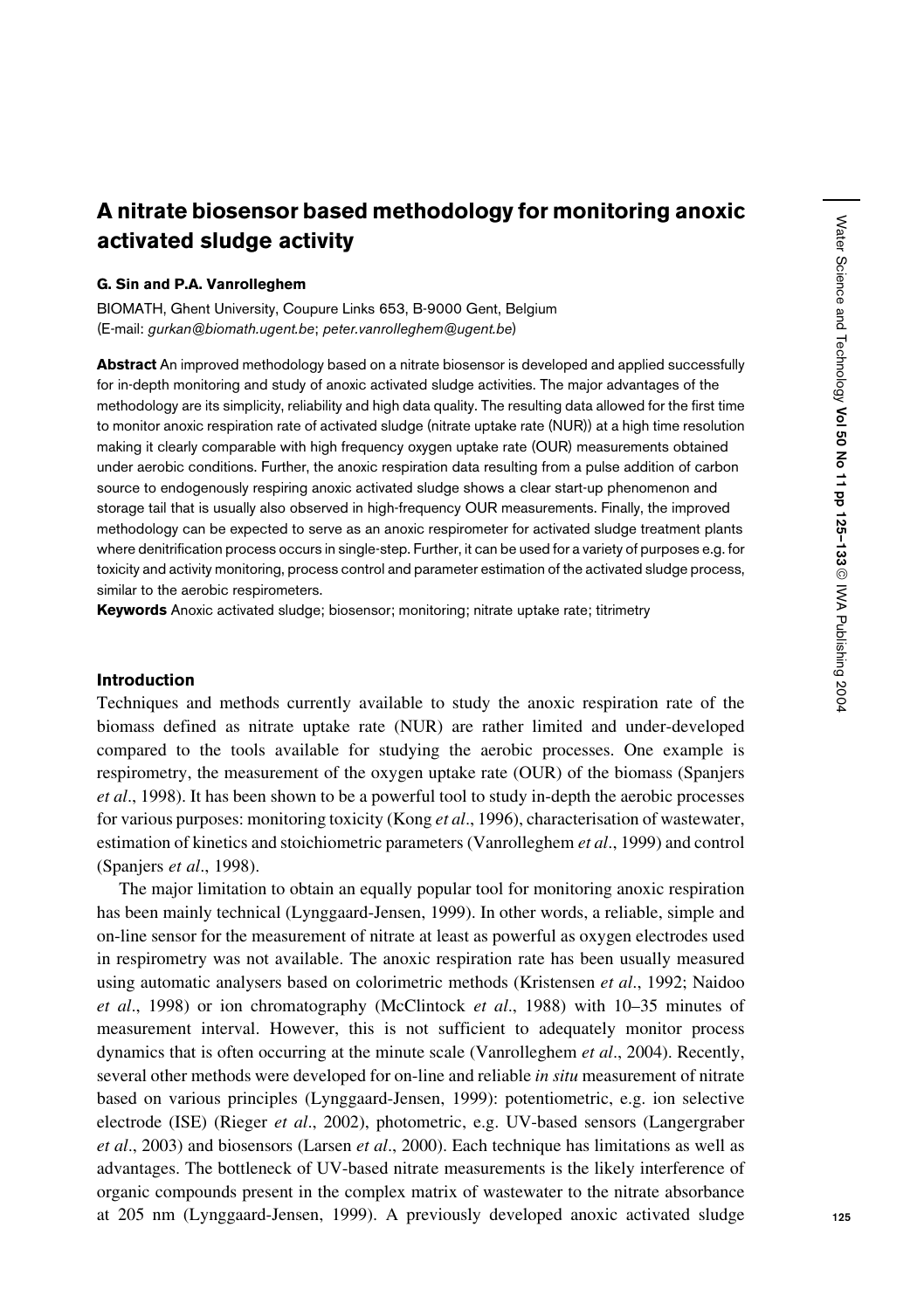monitoring methodology was based on an ion-selective nitrate electrode (Sin *et al.*, 2003). Long-term experience/working with this type of ion-selective electrode showed that the slope of the electrode drifts usually in a rather random and unpredictable way and even during the course of a relatively short (less than 1 hour) batch experiment (Petersen *et al.*, 2002; Malisse, 2002). Based on this long-term experience, it appeared that this type of nitrate sensor was not sufficiently advanced to live up to the high requirements for a robust nitrate sensor.

The main motivation of this study is to develop a more robust, simple and reliable anoxic methodology for the monitoring of activated sludge based on the previously developed anoxic methodology (Sin et al., 2003). Particularly, the aim is that the methodology can be used as a reliable anoxic respirometer that provides high frequency (on-line) and high quality data to be used for a variety of purposes (mentioned above). To this aim, the ion-selective nitrate electrode of the previous methodology (Sin et al., 2003) is replaced with a novel nitrate measurement technique, a nitrate biosensor, demonstrated to provide reliable, online and fast measurements (Larsen *et al.*, 2000). The paper is structured as follows: first, the step-response of the biosensor, which is a significant property of a sensor in view of high-frequency measurements, is analysed. This is followed by a rigorous analysis of the slope of the biosensor in relation to its robustness/stability. Further, the improved methodology will be applied to different activated sludge samples for the monitoring of anoxic activity. Finally, the results of the anoxic respirometer will be compared to the result of an aerobic respirometer for the same activated sludge.

## Materials and methods

The anoxic respirometer developed in this study is shown in Figure 1. The set-up consists of a 1 L reactor with thermal jackets for temperature control by a cooling system (Lauda Ecoline E303).

Data acquisition, pH control and data processing are implemented by Labview software (National Instruments, NIDAQ 6.9 with AT-MIO-16XE-50 DAQ card and Labview 6.i). The nitrate is measured by a biosensor shown in Figure 1 (right) (Unisense, Denmark) and connected to a picoammeter (Unisense, Denmark) where the raw signals (nA) of the nitrate biosensor are amplified (mV) and sent to the DAQ card. The principle of the biosensor

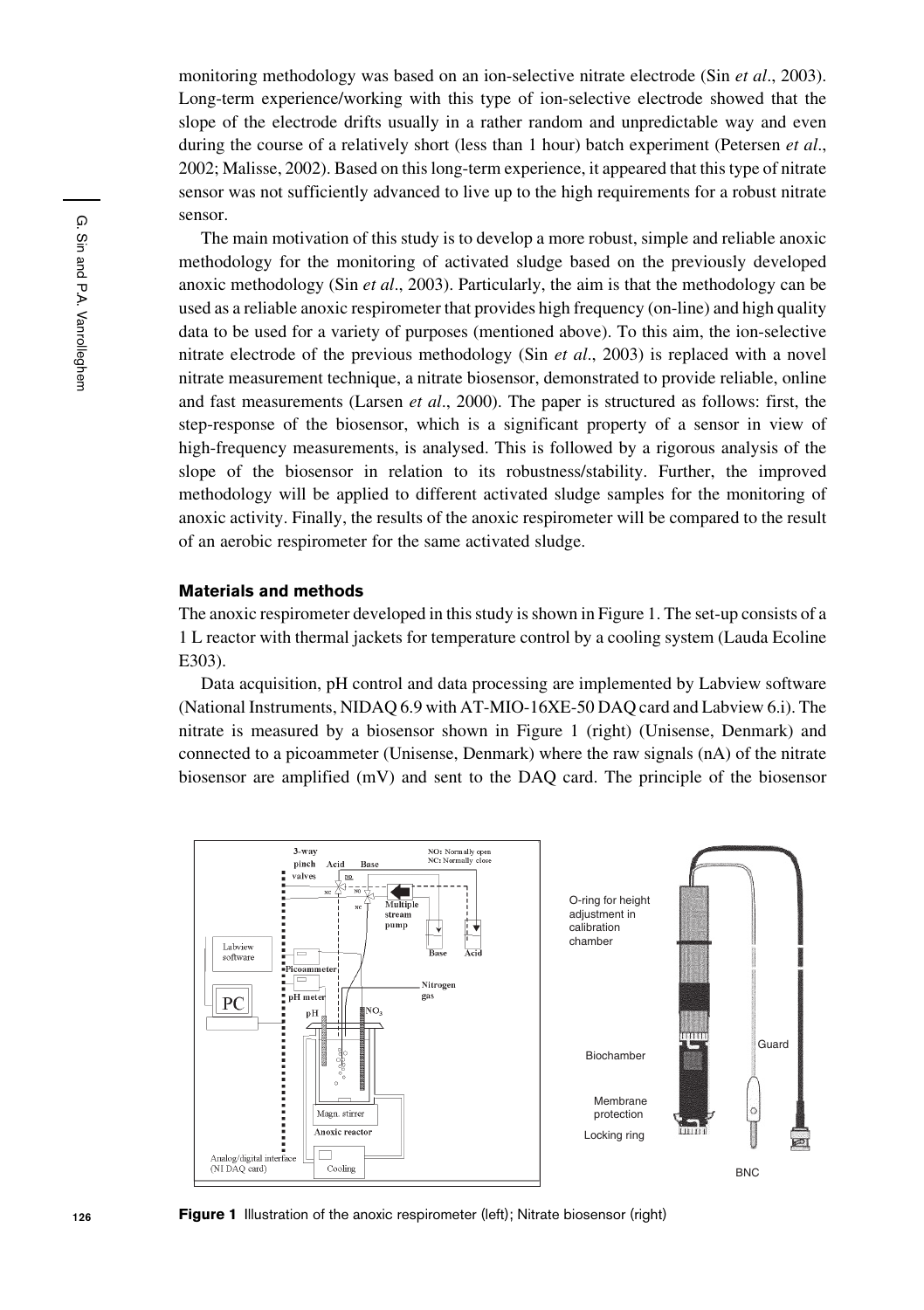is simply that nitrate in the medium diffuses through an ion selective membrane into the biochamber. The nitrate is then reduced by specialised bacteria to nitrogen dioxide  $(N_2O)$ , which is then measured by a Clark-type  $N_2O$  transducer (Larsen *et al.*, 2000). The pH is measured in the aeration vessel with a HA405-DXK-S8/120 type pH electrode (Mettler Toledo), which is connected to a Knick Stratos 2401 pH transmitter. The data acquisition frequency of the sensor is set to 3 seconds. High frequency noise known to ride on top of the weak analog signals of electrodes was filtered using a low pass Savitzky-Golay filter (Sin et al., 2003) with central moving window size 11 and polynomial order 1. The pH is controlled within a pH set-band  $+0.03$  as described in detail in Gernaey *et al.* (2002).

### Activated sludge monitoring methodology

For the experimental work activated sludge was sampled from either a pilot scale 80-l SBR reactor (Sin et al., 2003) or Ossemeersen WWTP receiving mainly domestic wastewater (Aquafin, Belgium). During the experiments small substrate pulses of acetate (10 g COD/l), nitrate (1 g NO<sub>3</sub>-N/l) and ammonium (1 g NH<sub>4</sub>-N/l) stock solutions were dosed to the activated sludge. All experiments were performed at  $20+0.1^{\circ}$ C. The following procedure was applied during the anoxic experiments: (1) Transfer 900 ml fresh sludge sample into the anoxic reactor. (2) Aerate the sludge sample overnight. (3) Stop aeration and provide  $N_2$  gas to ensure anoxic conditions. (4) Wait for 20–30 min to determine the anoxic endogenous baseline. (5) Add 5 mg  $NH<sub>4</sub>-N$  to ensure no ammonia limitation for growth. (6) Add nitrate  $(NO<sub>3</sub>-N)$  stepwisely for in-line calibration. (7) Add acetate as carbon source according to certain C/N ratios. (8) Repeat steps 5 and 6 to obtain anoxic experiments under different C/N ratios. (9) Take regular samples for off-line nitrate/nitrite measurements. nna to require a such as the medium of the medium of the medium of the medium of the medium of the medium (1) is the medium (2)) (right) is concerned within a pH sec-band + 0.03 as described in detail in Granay et al.<br>
Th

#### Results and discussion

#### Step response of the nitrate biosensor and reconstruction of true nitrate concentration

Every sensor has a transient dynamic response to a step change in the physical quantity under measurement, e.g. nitrate (see e.g. for DO sensors in Lee and Tsao (1979)). It is, therefore, important to identify and account for the dynamic response of the biosensor to prevent measurement errors. This is especially significant in studies dealing with the determination of the kinetics of the biological processes (Vanrolleghem et al., 2004). To this aim, the stepresponse of the nitrate biosensor was analysed and shown in Figure 2 (left) for two different nitrate pulse additions (3.45 and 6.9 mgNO<sub>3</sub>-N/l). Similar to the oxygen electrodes (Lee and Tsao, 1979), the response of the biosensor can be modelled by a first order model (see Eq. (1)



Figure 2 Step-response of the nitrate biosensor to 2 consecutive additions of known nitrate pulses (left), first order model prediction (Eq. (2)) fitted to the first step response and reconstruction of the real nitrate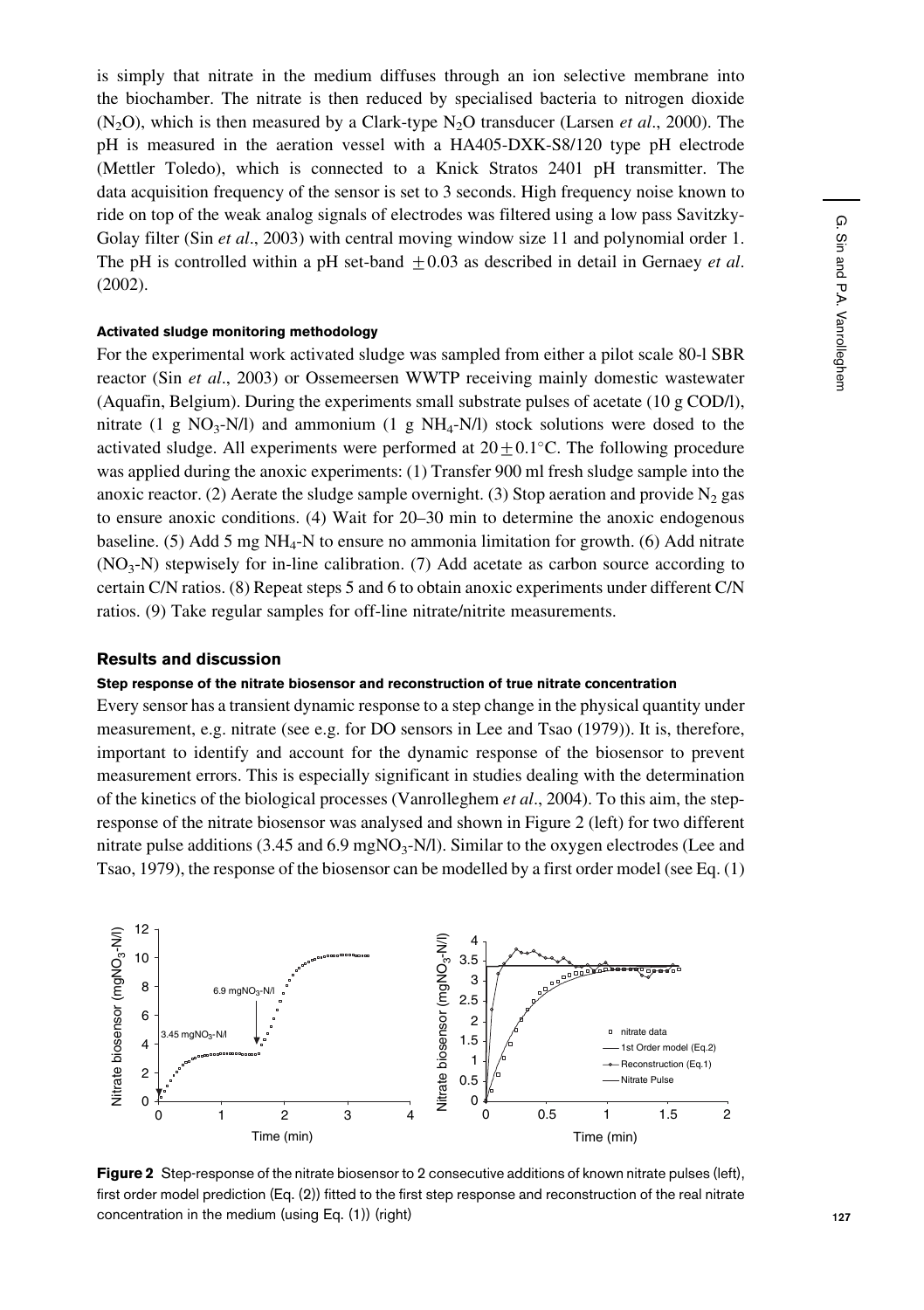and Figure 2 (right)):

$$
E_{real}(t) = E(t) + \tau \cdot \frac{dE(t)}{dt}
$$
\n(1)

$$
E(t) = A \cdot (1 - e^{-t/\tau})
$$
\n<sup>(2)</sup>

where  $E_{real}(t)$  is the ideal output of the nitrate biosensor (mgNO<sub>3</sub>-N/l),  $E(t)$  is the output of the nitrate biosensor (mgNO<sub>3</sub>-N/l),  $\tau$  is the first order time constant of the nitrate biosensor (min) and t is time (min). The time constant of the biosensor, $\tau$ , can be estimated using Eq. (2), where A is a constant referring to the ideal output of the biosensor after nitrate pulse addition  $(mgNO<sub>3</sub>-N/l)$ . With Eq. (2) the model fit to the biosensor output is shown for the first nitrate pulse in Figure 2 (right). Using non-linear regression, the time constant was determined to be  $0.31 + 0.01$  (min) (where A was also simultaneously estimated and found to be  $3.39 + 0.04$  $mgNO<sub>3</sub>-N/l$ ). The time constant of the nitrate biosensor is in the same order of magnitude as that of oxygen electrodes (Lee and Tsao, 1979; Vanrolleghem et al., 2004).

The reconstruction of the true nitrate measurements using Eq. (1) is also shown in Figure 2 (right). From a practical application point of view, the results are acceptable and show that it is possible to approximate the actual nitrate concentrations in the medium.

#### Slope of the nitrate biosensor: in-line calibration

In contrast to ion-selective electrodes that show log-linear behaviour, the biosensor provides mV signals linearly proportional to the nitrate concentration in the medium (Larsen  $et al.,$ 2000) and has no intercept, i.e. absence of nitrate gives a 0 mV signal. Nitrate is therefore obtained simply by multiplying the biosensor signals with its slope. The accurate estimation of the slope is therefore essential to obtain accurate nitrate measurements. Equally significant is the stability/drift of the slope for short-term (during an experiment) and long-term applications. With this in mind, the drift/stability of the biosensor's slope was studied in two different activated sludge samples: a pilot-scale SBR and the Ossemeersen WWTP. Be noticely boosses or (mg/Ob-N/D), T is the into too that in the interest of the biosses and the material pair of the interest of the interest of the signes of material pair (with  $\frac{1}{2}$  with  $\frac{1}{2}$  with  $\frac{1}{2}$ 

The slope of the biosensor in the activated sludge from pilot-scale SBR was found to be higher than the slope in the sample from the Ossemeersen WWTP (almost twice, see Table 1). The reason of this change in the characteristics of the biosensor in different samples could be due to the differences in composition of the samples e.g. salinity (Manual, Unisense). However, it is beyond the scope of this study to go into detail on the causes. In short, the biosensor should be calibrated in the medium in which it is being used.

The slope of the biosensor was observed to drift in time albeit at a different rate depending on the activated sludge (see Figure 3 for activated sludge from SBR). In comparison, the slope and the offset of the ion-selective nitrate electrode used in the previous methodology (Sin et al., 2003) was also monitored for long-term in the same pilot-scale SBR (Malisse, 2002).

It was clearly observed that the drift in the slope of the ion-selective electrode is rather random and chaotic with no specific pattern and ranging between 45 and 75 mV/log( $NO<sub>3</sub>-N/$ l) on consecutive days (results not shown). Moreover, the offset of the ion-selective electrode was rather high and changing randomly between 230–280 mV (results not shown). In contrast, the drift in the slope of the biosensor is rather stable/predictable in the sense that it is

| <b>Activated Sludge Source</b> | Slope mV/(mgN/l) | Drift (%/day)                          |
|--------------------------------|------------------|----------------------------------------|
| Pilot-scale SBR                | 0.022            | $-32\%$ over 12 days ( $-2.68\%$ /day) |
| Ossemeersen WWTP               | 0.013            | $-14\%$ over 3 days ( $-4.65\%$ /day)  |

Table 1 The slope of the biosensor in experiments with different activated sludge samples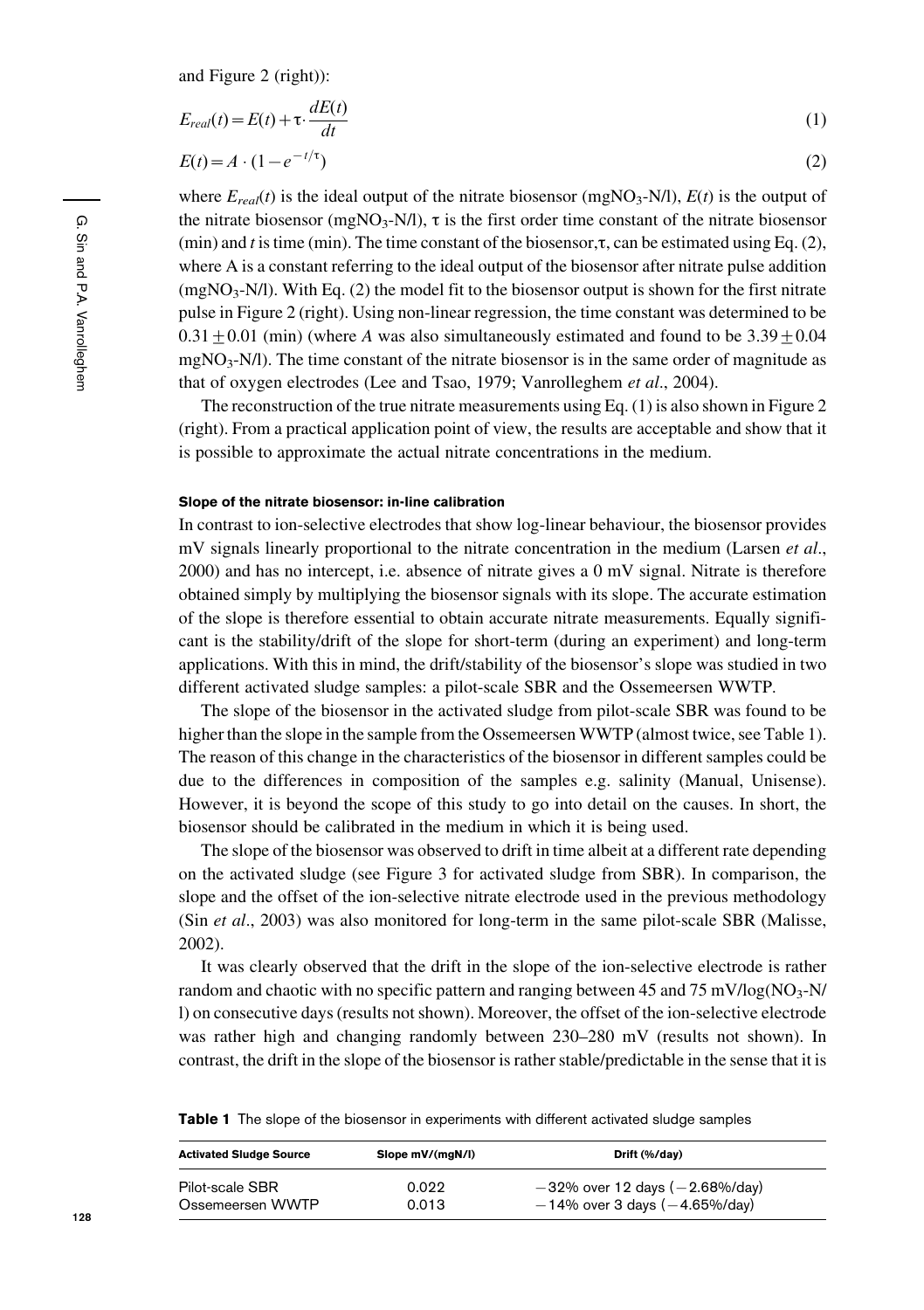

Figure 3 Drift of the biosensor slope in SBR sludge

decreasing linearly in time. Moreover, the offset of the biosensor was observed to be rather stable and almost zero (between 0.003–0.004 mV) in different activated sludge samples. A regular calibration therefore seems appropriate to deal with the drift for the biosensor.

It is important to note that in combined nitrate-titrimetric experiments, the ionic strength of the medium may change slightly due to, for instance, continuous addition of acid (see Figure 4). This was also observed to affect the slope of the biosensor (results not shown) but could also be compensated for appropriately with the in-line calibration that is available in each pulse addition of nitrate.

### Application of the improved methodology

The improved anoxic methodology was applied to the pilot-scale SBR to study the anoxic response of activated sludge to pulse additions of carbon source (see Figure 4). From now on, the presented nitrate measurements are all corrected for the response time of the biosensor and for the slope drift. The nitrate uptake rate (NUR) indicating the denitrification activity of the biomass is calculated as (NUR =  $dNO<sub>3</sub>/dt$ ) which is similar to the calculation of OUR in LSS type respirometers (Spanjers et al., 1998)). The derivative of the nitrate concentration  $(dNO<sub>3</sub>/dt)$  is calculated by taking the slope of the nitrate profile using a central moving window approach with 3 data points.

The response of the endogenously respiring biomass to the first pulse addition of substrate (see Figure 4) shows that the maximum nitrate uptake rate  $(NUR_{max})$  is reached following a



Figure 4 Anoxic monitoring of pilot-scale SBR sludge with three consecutive pulse additions:  $(10 \text{ mgNO}_3\text{-N} + 30 \text{ mgCOD})$ ,  $(11 \text{ mg NO}_3\text{-N} + 30 \text{ mgCOD})$  and  $(12.5 \text{ mgN} + 40 \text{ mgCOD})$ . NO<sub>3</sub>,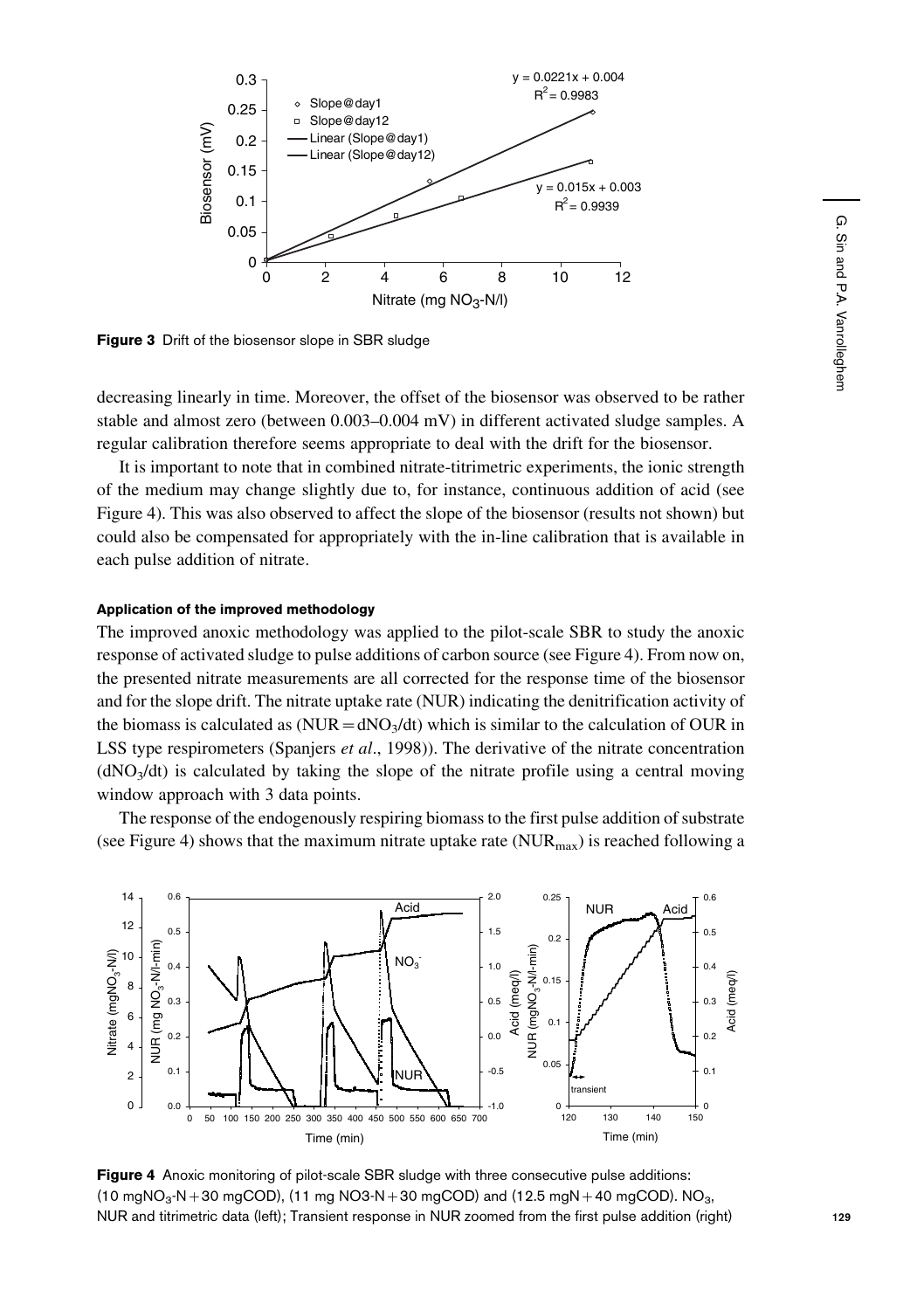fast transient response taking 2–3 minutes to complete. This transient phenomenon is often observed in OUR from similar batch experiments (Vanrolleghem et al., 2004). Further, after the external carbon source is removed completely from the medium (this is indicated by a strong bending point in the nitrate and acid addition profiles (see Figure 4 (left)), NUR decreases drastically to a level clearly higher than the previous endogenous level (see Figure 4 (left)). This elevated endogenous level implies that the nitrate reduction continues at a rate higher than the endogenous rate probably using intracellular storage polymers produced during the feast phase (Van Loosdrecht and Heijnen, 2002). The sharp decrease (around 80%) in the denitrification rate of the biomass when the external carbon source is depleted is noteworthy. It clearly indicates the bottleneck of denitrification i.e. the availability of a readily biodegradable carbon source. Further on, the endogenous level drops to zero when all nitrate is removed from the reactor (around  $t=250$  min, Figure 4 (left)). Moreover, it is worthwhile to mention that the anoxic response of biomass to the pulse addition of acetate is repeated in a similar way in the following two pulse additions, with one exception: in the third pulse addition NUR reaches a maximum plateau implying that the previous two acetate pulse additions induced a wake-up effect on the biomass as discussed in detail in Vanrolleghem et al. (1998) for OUR.

Similar results were obtained and discussed with the previous version of the anoxic methodology (Sin et al., 2003). However, the significance of the modification presented in this paper is its high-quality nitrate measurements, which enable much higher-quality NUR calculation thereby improving the quality of the anoxic activated sludge monitoring. In addition, the nitrate biosensor provides linear signals and can also measure at the low concentration range as opposed to the log-linear signals of the ion-selective electrode in the previous methodology that were practically limited to concentrations above  $2 \text{ mgNO}_3\text{-N/l}$ . As a result, the biosensor enables to study/estimate nitrate affinity constants of biomass, which was not possible with the ion-selective electrode used in the previous methodology. Moreover, it is easy to calibrate the biosensor and convert its signals into the nitrate data. Finally, although the drift in the slope of the biosensor exists, it is predictable (see above) which allows it to be compensated for appropriately by in-line calibration in contrast to the chaotic drift in the ion-selective electrode.

For the interpretation of the titrimetric data, the conceptual model developed and described in detail elsewhere (Petersen et al., 2002; Sin et al., 2003) is used. The conceptual model in general takes into account various pH effects of biological and physico-chemical processes occurring during anoxic batch experiments. In the endogenous period before the first pulse addition, a linear acid addition rate (i.e. proton consumption rate) is observed (see Figure 4) mainly to compensate for the protons removed due to  $CO<sub>2</sub>$  stripping by the nitrogen gas. Upon pulse addition of acetate, the acid addition rate is immediately increased (see Figure 4 (left)). This is mainly required to compensate for the immediate uptake of the acetate, which is accompanied by removal of protons from the medium (by stoichiometry, each mmol of acetate removed consumes approximately 1 mmol of proton from the medium, see Petersen *et al.* (2002) and Sin *et al.* (2003)). During the feast period, i.e. in the presence of the external carbon source, the acid addition rate is maximum and linear in time; however, the acid addition rate decreases drastically to a lower rate similar to the previous level i.e. during the famine period. The titrimetric data is also observed to produce reproducible results in three consecutive pulse additions of acetate. For the famine period, however, the titrimetric data show a slow-down in the rate due to the reduction in the  $CO<sub>2</sub>$  stripping process (rate). 2 substrate but a transient in the cluster of the butan set Figure 3.1 substrate that the control of the butan set Figure 4 (right)) to the definited to the NUR depth of the NUR depth of the NUR depth of the NUR depth of t

The nitrate and titrimetric data are observed to display different dynamics about the denitrification process. The acid addition is immediately started after pulse addition of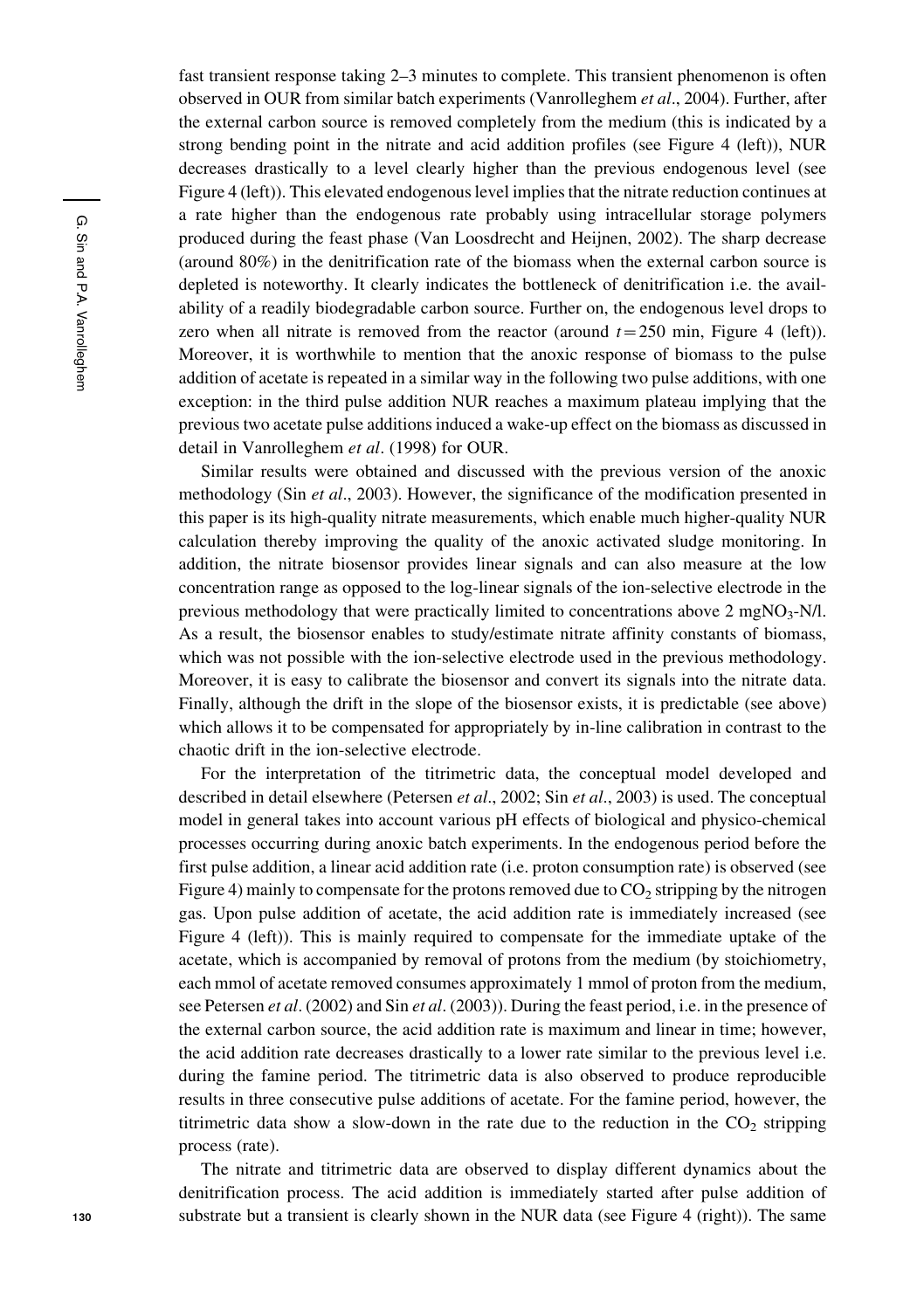phenomenon was also observed in combined OUR-titrimetric measurements (Gernaey et al., 2002; Vanrolleghem et al., 2004). The difference in the observed dynamics is hypothesised to be resulting from the substrate metabolism of the cell where substrate uptake is an earlier process in the metabolism than the nitrate uptake. The experimental results obtained here further support the aforementioned hypothesis of Vanrolleghem et al. (2004) as it is obtained here under anoxic conditions.

## Comparison of NUR and OUR under high resolution

In Figure 5, the anoxic respiration rate (NUR) is compared with the aerobic respiration rate (OUR) of the sludge from the Ossemeersen WWTP. The aim is to compare the performance of the anoxic respirometer developed in this study with a well-established aerobic respirometer (Sin et al., 2003).

The NUR was obtained using the methodology described above with C/N equal to 1 while the OUR was obtained with a pulse addition of 46.88 mgCOD/l acetate following the methodology and the respirometer described in Sin et al. (2003). Biomass concentrations in both experiments were significantly different, 6,800 versus 2,700 mgVSS/l for aerobic and anoxic tests respectively. The data frequency and quality of NUR is the same as the OUR. These results firmly suggest that the anoxic respirometer developed in this study is an equally powerful tool as the aerobic respirometer.

The anoxic set-up is ready to meet the high requirements for reliable, robust and accurate determination of the anoxic respiration rate of biomass. It is observed that the pattern of acetate degradation is similar under aerobic and anoxic conditions and under both feast and famine periods albeit, as expected, the rate and the stoichiometry of the processes are different. No stoichiometric and rate comparisons are made here since it is part of an ongoing study.

### Limitation of the improved methodology

The biosensor measures the sum of nitrate and nitrite concentration in the medium with one to one molar weight (Larsen *et al.*, 2000). It is therefore very important to quantify the nitrite in the medium to ensure correct NUR calculations. In fact, the ISE used in the previous methodology (Sin et al., 2003) was also sensitive to nitrite concentrations. In this study, the nitrite build-up was regularly monitored using off-line nitrite measurements and was observed to be at maximum around  $0.22 \text{ mgNO}_2\text{-N/l}$  indicating that nitrite build-up was negligible in this study. Further, since the biosensor is also sensitive to possible  $N_2O$  build-up during denitrification (Larsen et al., 2000), the anoxic respirometer based on the biosensor



Figure 5 Comparison of OUR (46.88 mgCOD/l) and NUR (38.89 mgCOD/l) for the Ossemeersen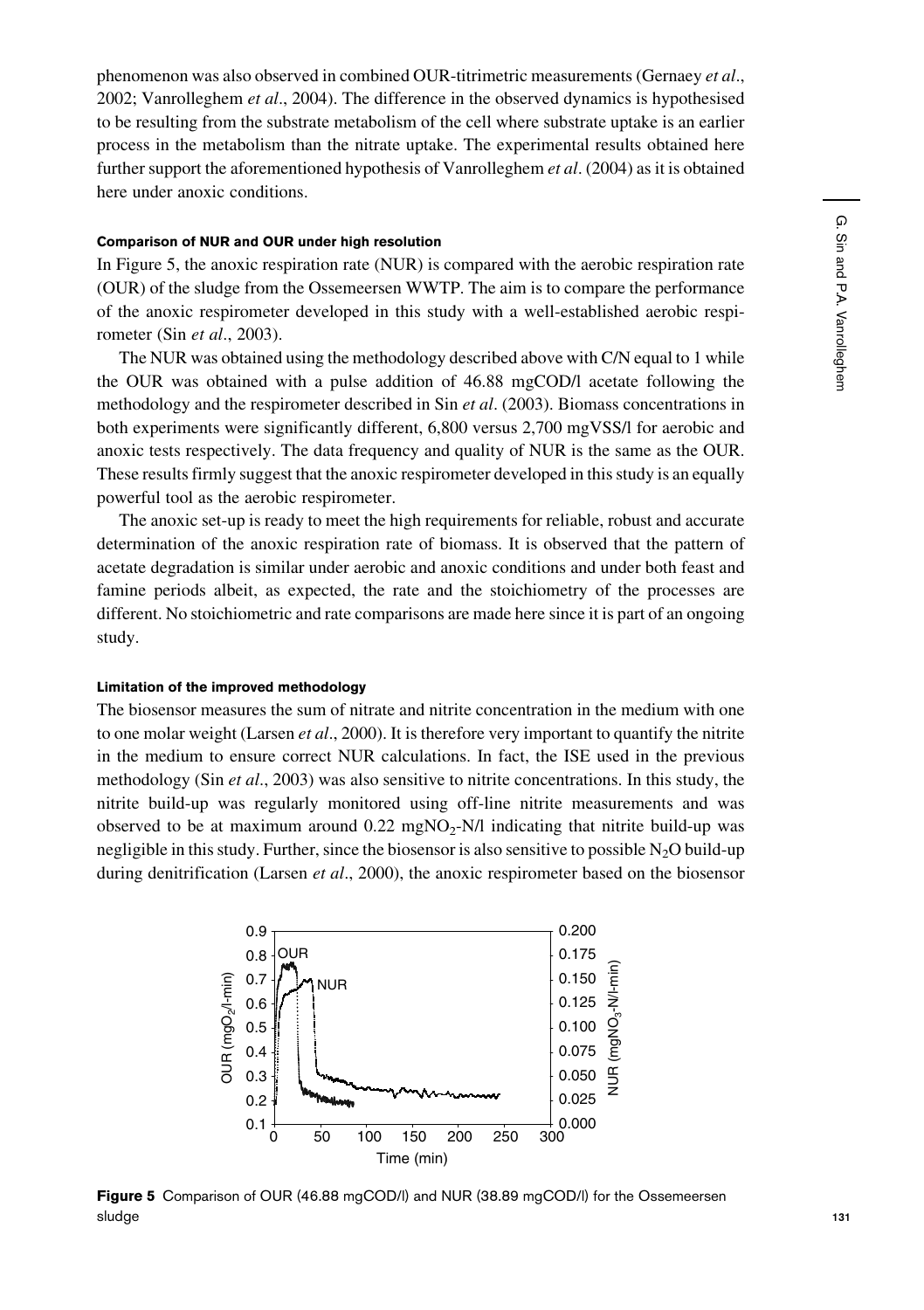becomes essentially more suitable to study the single-step denitrification process with negligible intermediate accumulation. On the other hand, the anoxic methodology can easily be extended to study denitrification intermediates as new sensors/tools become available to measure nitrite and  $N_2O$  separately (e.g. McMurray *et al.*, 2004).

## **Conclusions**

An improved methodology has been developed and successfully applied for the monitoring of anoxic activated sludge activity. The major improvement of the methodology is its simplicity, robustness and high quality data resulting from the use of a novel nitrate biosensor. The output of the biosensor is quite fast with a first order time constant equal to 0.31 min. Moreover, the drift of the biosensor slope was observed but it can easily be corrected for by in-line calibration. The resulting high frequency data allowed for the first time to monitor anoxic respiration rate of activated sludge, NUR, at a higher resolution (every 3 s) and down to lower nitrate concentrations allowing to even estimate nitrate affinity constants. Similar to the OUR, the NUR resulting from a pulse addition of carbon source to endogenously respiring anoxic activated sludge exhibits a clear start-up phenomenon and storage tail. Finally, the methodology is expected to serve as an anoxic respirometer to study particularly single-step denitrification process. It can be used for various purposes, e.g. process control, wastewater characterisation, estimation of kinetics and stoichiometry of denitrification process in view of calibration of activated sludge models. 67 nitrate mediator and successors and the state of the state and successible properties and the state of the state of the state of the state of the state of the state of the state of the state of the state of the state o

#### Acknowledgement

This research was financially supported by EU project no. EVK1-CT2000-054.

#### References

- Gernaey, K., Petersen, B., Nopens, I., Comeau, Y. and Vanrolleghem, P.A. (2002). Modelling aerobic carbon source degradation processes using titrimetric data and combined respirometric-titrimetric data: II. Structural and practical identifiability. Biotech. Bioeng, 79, 754–769.
- Kristensen, H.G., Elberg Jørgensen, P. and Henze, M. (1992). Characterisation of functional microorganism groups and substrate in activated sludge and wastewater by AUR, NUR and OUR. Wat. Sci. Tech., 25(6), 43–57.
- Kong, Z., Vanrolleghem, P.A., Willems, P. and Verstraete, W. (1996). Simultaneous determination of inhibition kinetics of carbon oxidation and nitrification with a respirometer. Water Res., 30, 825–836.
- Langergraber, G., Fleischmann, N. and Hofstaedter, F. (2003). A multivariate calibration procedure for UV/VIS spectrometric quantification of organic matter and nitrate in wastewater. Wat. Sci. Tech., 47(2), 63–71.
- Larsen, L.H., Damgaard, L.R., Kjaer, T., Stenstrom, T., Lynggaard-Jensen, A. and Revsbech, N.P. (2000). Fast responding biosensor for on-line determination of nitrate/nitrite in activated sludge. Water Res., 34, 2463– 2468.
- Lee, Y.H. and Tsao, G.T. (1979). Dissolved oxygen electrodes. Adv. Biochem. Eng., 13, 35–86.
- Lynggaard-Jensen, A. (1999). Trends in monitoring of wastewater systems. Talanta, 50, 707–716.
- Malisse, K. (2002). Monitoring van de denitrificatie in actief slib aan de hand van nitraat- en titrimetrische gegevens. Engineers Thesis, Faculty of Agricultural and Applied Biological Sciences, Ghent University, 130 p [in Dutch].
- McClintock, S.A., Sherrard, J.H., Novak, J.T. and Randall, C.W. (1988). Nitrate versus oxygen respiration in the activated sludge process. J. Water Pollut. Control Fed., 60, 342–350.
- McMurray, S.H., Meyer, R.L., Zeng, R.J., Yuan, Z. and Keller, J. (2004). Integration of titrimetric measurement, off-gas analysis and  $NO<sub>x</sub><sup>-</sup>$  biosensors to investigate the complexity of denitrification processes. Wat. Sci. Tech. 135–141 (following article).
- Naidoo, V., Urbain, V. and Buckley, C.A. (1998). Characterisation of wastewater and activated sludge from European municipal wastewater treatment plants using the NUR test. Wat. Sci. Tech., 38(1), 303–310.
- Petersen, B., Gernaey, K. and Vanrolleghem, P.A. (2002). Anoxic activated sludge monitoring with combined